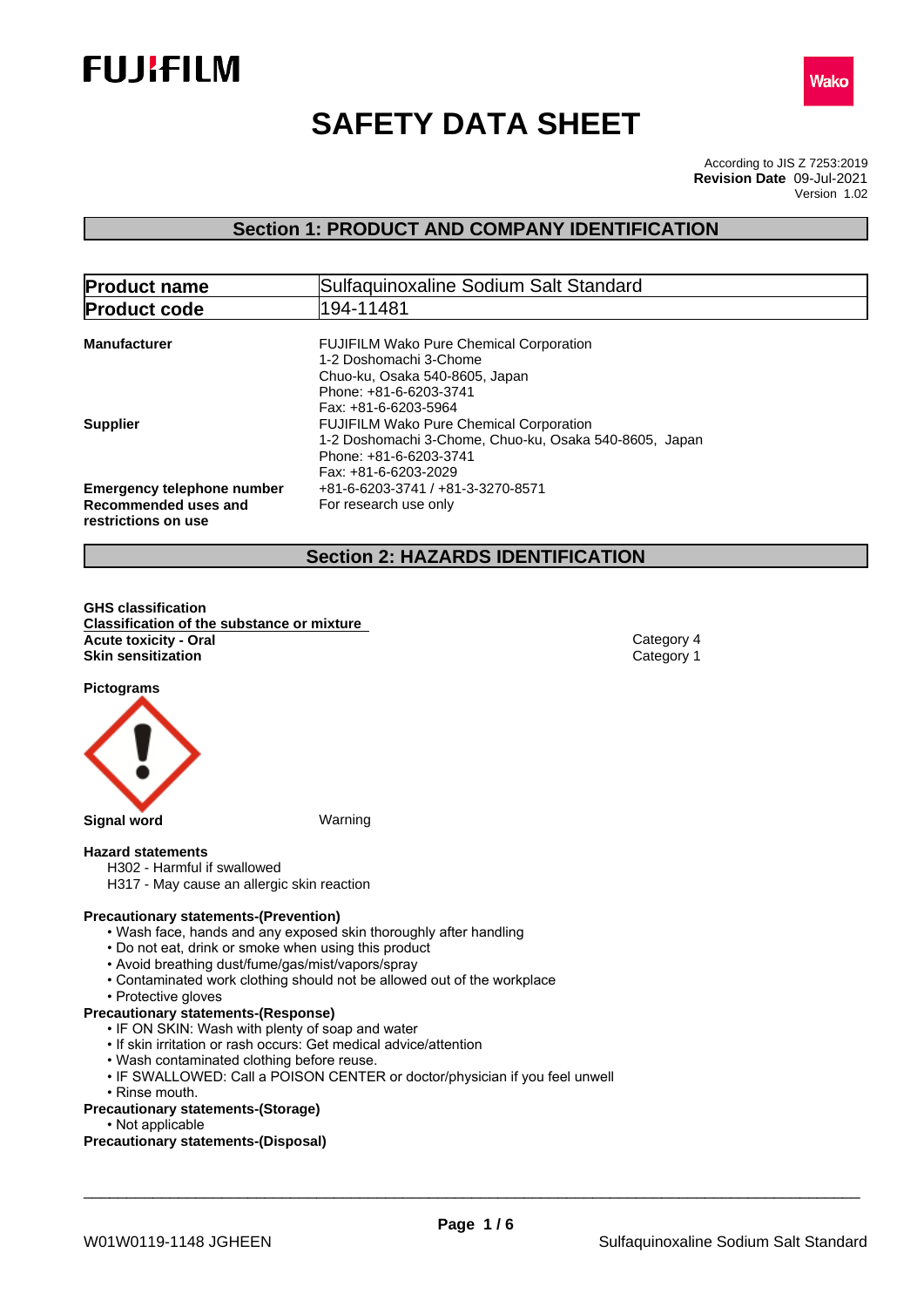• Dispose of contents/container to an approved waste disposal plant

#### **Others Other hazards** Not available

## **Section 3: COMPOSITION/INFORMATION ON INGREDIENTS**

**Single Substance or Mixture** Substance

#### **Formula** C14H11N4NaO2S

| . Name<br>Chemical                | Weight-% | Molecular weight      | <b>ENCS</b>                                  | <b>ISHL</b><br>NΟ                       | <b>RN</b><br><b>CAS</b>          |
|-----------------------------------|----------|-----------------------|----------------------------------------------|-----------------------------------------|----------------------------------|
| Sulfaqui<br>uinoxaline<br>Sodiuml | 99.0     | ממ מממ<br>327<br>ےں.ے | $(9)$ -<br>0.000<br>∽<br>$- -$<br>260<br>۱ س | $-2260$<br>$(9)$ -<br>$\sim$<br>-<br>u. | 967<br>$-$ 80- $\epsilon$<br>·ou |

**Impurities and/or Additives Conservant Studies** 

## **Section 4: FIRST AID MEASURES**

#### **Inhalation**

Remove to fresh air. If symptoms persist, call a physician.

### **Skin contact**

Wash off immediately with soap and plenty of water. If symptoms persist, call a physician.

#### **Eye contact**

IF IN EYES: Rinse cautiously with water for several minutes. Remove contact lenses, if present and easy to do. Continue rinsing. Immediate medical attention is required.

#### **Ingestion**

Rinse mouth. Never give anything by mouth to an unconscious person. Call a physician or poison control center immediately. Do not induce vomiting without medical advice.

#### **Protection of first-aiders**

Use personal protective equipment as required.

## **Section 5: FIRE FIGHTING MEASURES**

#### **Suitable extinguishing media**

Water spray (fog), Carbon dioxide (CO2), Foam, Extinguishing powder, Sand

**Unsuitable extinguishing media**

No information available

#### **Specific hazards arising from the chemical product**

Thermal decomposition can lead to release of irritating and toxic gases and vapors.

#### **Special extinguishing method**

No information available

### **Special protective actions for**

### **fire-fighters**

Use personal protective equipment as required.Firefighters should wear self-contained breathing apparatus and full firefighting turnout gear.

## **Section 6: ACCIDENTAL RELEASE MEASURES**

#### **Personal precautions, protective equipment and emergency procedures**

For indoor, provide adequate ventilation process until the end of working. Deny unnecessary entry other than the people involved by, for example, using a rope. While working, wear appropriate protective equipments to avoid adhering it on skin, or inhaling the gas. Work from windward, and retract the people downwind.

#### **Environmental precautions**

To be careful not discharged to the environment without being properly handled waste water contaminated.

#### **Methods and materials for contaminent and methods and materials for cleaning up**

Sweep up and gather scattered particles, and collect it in an empty airtight container.

#### **Recoverly, neutralization**

No information available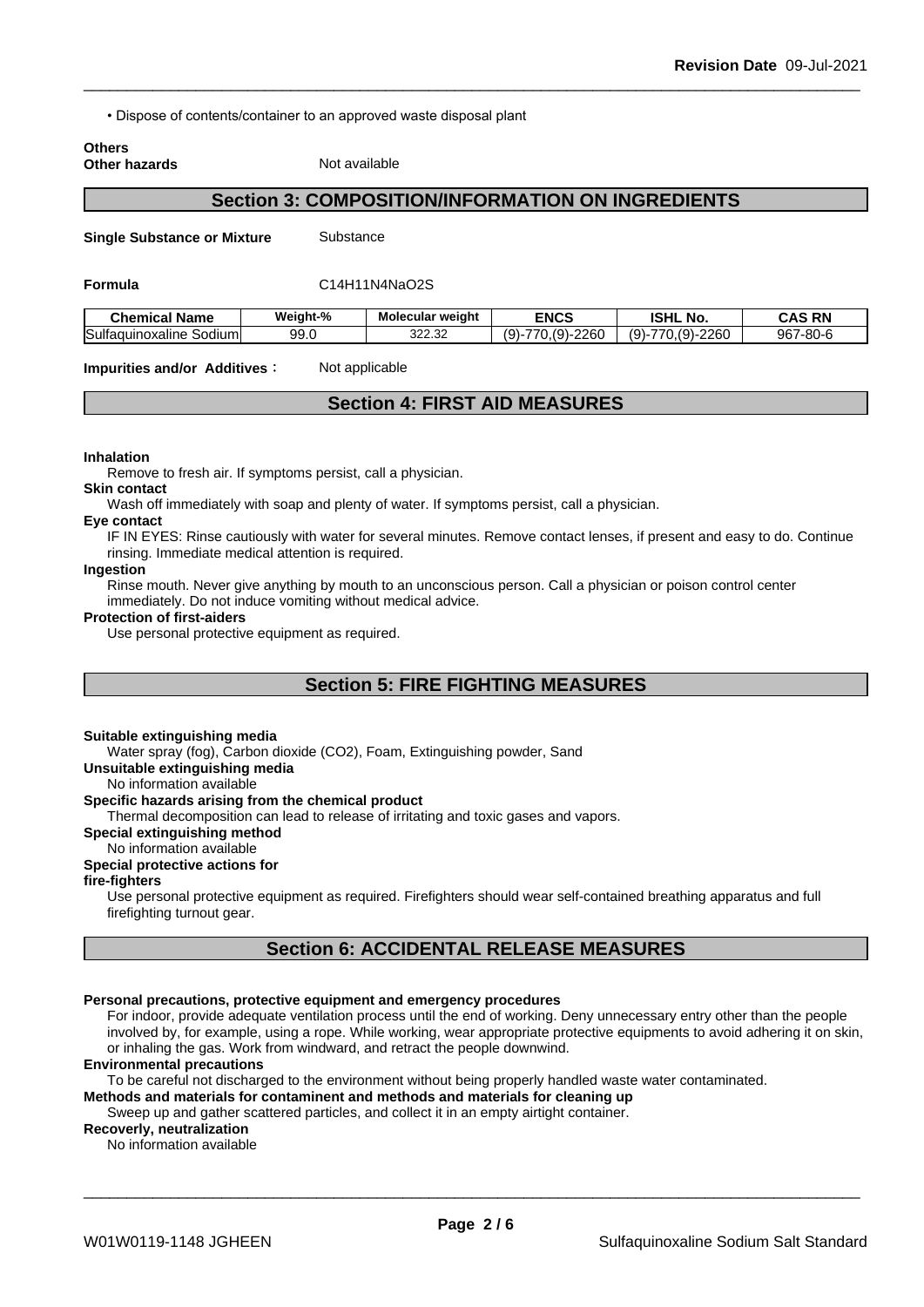#### **Secondary disaster prevention measures**

Clean contaminated objects and areas thoroughly observing environmental regulations.

## **Section 7: HANDLING AND STORAGE**

### **Handling**

#### **Technical measures**

Avoid contact with strong oxidizing agents. Use with local exhaust ventilation.

#### **Precautions**

Do not rough handling containers, such as upsetting, falling, giving a shock, and dragging. Prevent leakage, overflow, and scattering. Not to generate steam and dust in vain. Seal the container after use. After handling, wash hands and face, and then gargle. In places other than those specified, should not be smoking or eating and drinking. Should not be brought contaminated protective equipment and gloves to rest stops. Deny unnecessary entry of non-emergency personnel to the handling area.

#### **Safety handling precautions**

Avoid contact with skin, eyes or clothing. Use personal protective equipment as required.

#### **Storage**

#### **Safe storage conditions**

**Safe packaging material** Glass **Incompatible substances** Strong oxidizing agents

**Storage conditions** Keep container protect from light tightly closed. Store in a cool (2-10 °C) place. Packed with an inert gas.

## **Section 8: EXPOSURE CONTROLS/PERSONAL PROTECTION**

#### **Engineering controls**

In case of indoor workplace, seal the source or use a local exhaust system. Provide the safety shower facility, and handand eye-wash facility. And display their position clearly.

**Exposure limits** This product, as supplied, does not contain any hazardous materials with occupational exposure limits established by the region specific regulatory bodies.

## **Personal protective equipment**<br>**Respiratory protection** Dust mask **Respiratory** protection **Hand protection** Protection gloves **Skinandbody protection** Long-sleeved work clothes **General hygiene considerations**

**Eye protection Eye protective** eyeglasses or chemical safety goggles

Handle in accordance with good industrial hygiene and safety practice.

## **Section 9: PHYSICAL AND CHEMICAL PROPERTIES**

| <b>Form</b>                                            |                     |
|--------------------------------------------------------|---------------------|
| Color                                                  | White - pale yellow |
| Appearance                                             | crystals - powder   |
| Odor                                                   | No data available   |
| <b>Melting point/freezing point</b>                    | 248 °C              |
| Boiling point, initial boiling point and boiling range | No data available   |
| <b>Flammability</b>                                    | No data available   |
| <b>Evaporation rate:</b>                               | No data available   |
| Flammability (solid, gas):                             | No data available   |
| Upper/lower flammability or                            |                     |
| explosive limits                                       |                     |
| Upper:                                                 | No data available   |
| Lower:                                                 | No data available   |
| <b>Flash point</b>                                     | No data available   |
| Auto-ignition temperature:                             | No data available   |
| Decomposition temperature:                             | No data available   |
| рH                                                     | No data available   |
| Viscosity (coefficient of viscosity)                   | No data available   |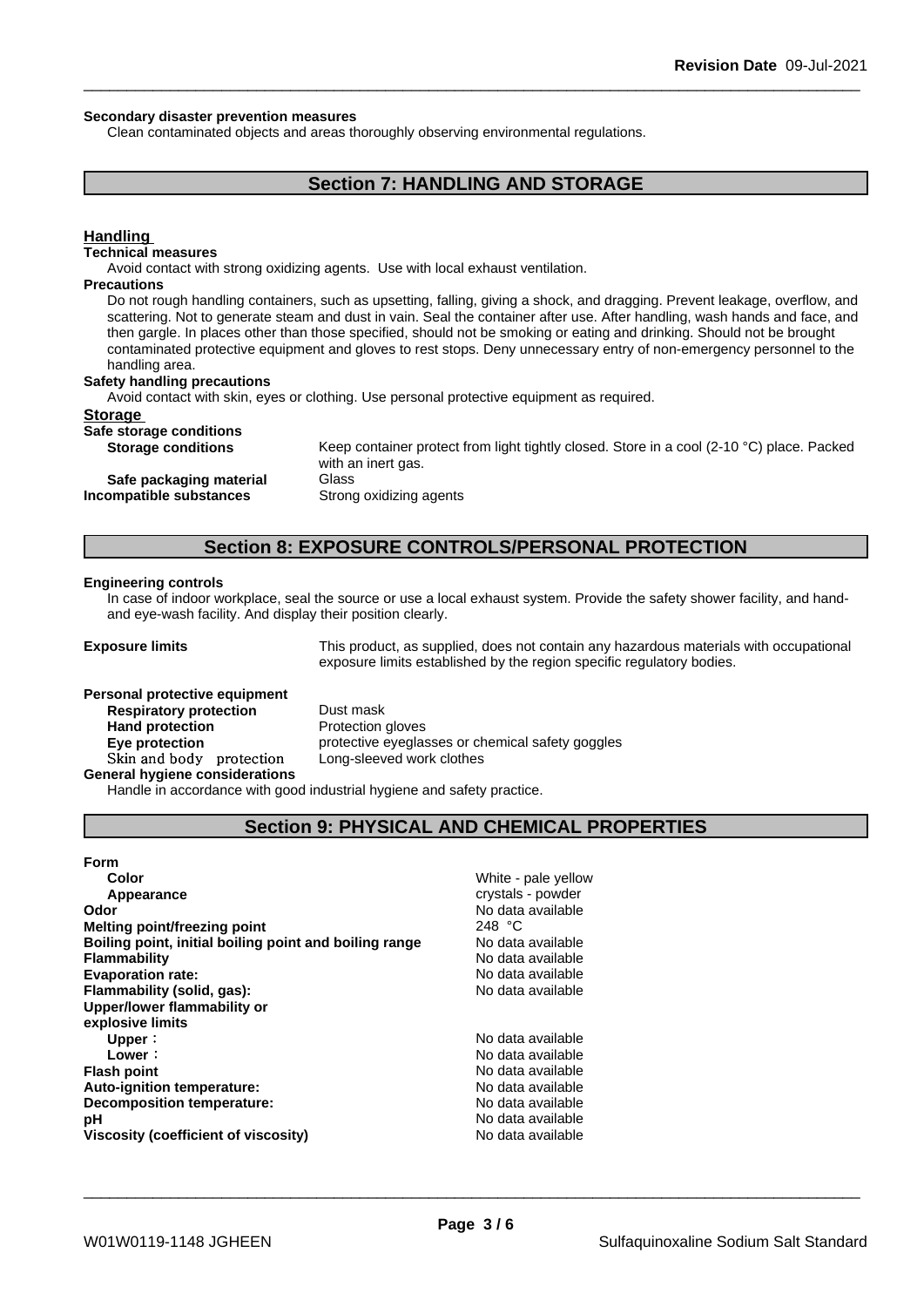**Dynamic viscosity**<br> **Solubilities**<br> **Solubilities**<br> **Solubilities n-Octanol/water partition coefficient:(log Pow) No data available<br>
<b>Vapour pressure** No data available **Vapour pressure**<br> **Specific Gravity / Relative density**<br> **Specific Gravity / Relative density**<br> **No data available Specific Gravity / Relative density<br>Vapour density Particle characteristics** No data available

water : soluble .<br>No data available **No data available** 

## **Section 10: STABILITY AND REACTIVITY**

#### **Stability**

| <b>Reactivity</b>                                     | No data available                                                                               |  |
|-------------------------------------------------------|-------------------------------------------------------------------------------------------------|--|
| <b>Chemical stability</b>                             | May be altered by light. Hygroscopic.                                                           |  |
| <b>Hazardous reactions</b>                            |                                                                                                 |  |
| None under normal processing                          |                                                                                                 |  |
| <b>Conditions to avoid</b>                            |                                                                                                 |  |
| Extremes of temperature and direct sunlight, Moisture |                                                                                                 |  |
| Incompatible materials                                |                                                                                                 |  |
| Strong oxidizing agents                               |                                                                                                 |  |
| <b>Hazardous decomposition products</b>               |                                                                                                 |  |
|                                                       | $O_2$ then means wide $(0.0)$ $O_2$ then discuss $(0.00)$ blissens evideo $(0.0)$ $O_2$ $(0.0)$ |  |

Carbon monooxide (CO), Carbon dioxide (CO2), Nitrogen oxides (NOx), Sulfur oxides (SOx)

## **Section 11: TOXICOLOGICAL INFORMATION**

#### **Acute toxicity**

| .                          |                                   |                       |                     |
|----------------------------|-----------------------------------|-----------------------|---------------------|
| <b>Chemical Name</b>       | I <sub>DE</sub>                   | <b>.D50</b><br>Dermal | $C^{\prime}$<br>.uu |
| Sodium<br>Sultaquinoxaline | Rat<br>$\sim$<br>. ∪ mɑ/k∩<br>. . | NI/<br>N/             | N/A                 |

**Section 12: ECOLOGICAL INFORMATION**

**Ecotoxicity** No information available

**Other data** No data available

**Persistence and degradability** No information available **Bioaccumulative potential** No information available **Mobility in soil**<br> **Hazard to the ozone laver** Mo information available **Hazard** to the ozone layer

## **Section 13: DISPOSAL CONSIDERATIONS**

#### **Waste from residues**

Disposal should be in accordance with applicable regional, national and local laws and regulations.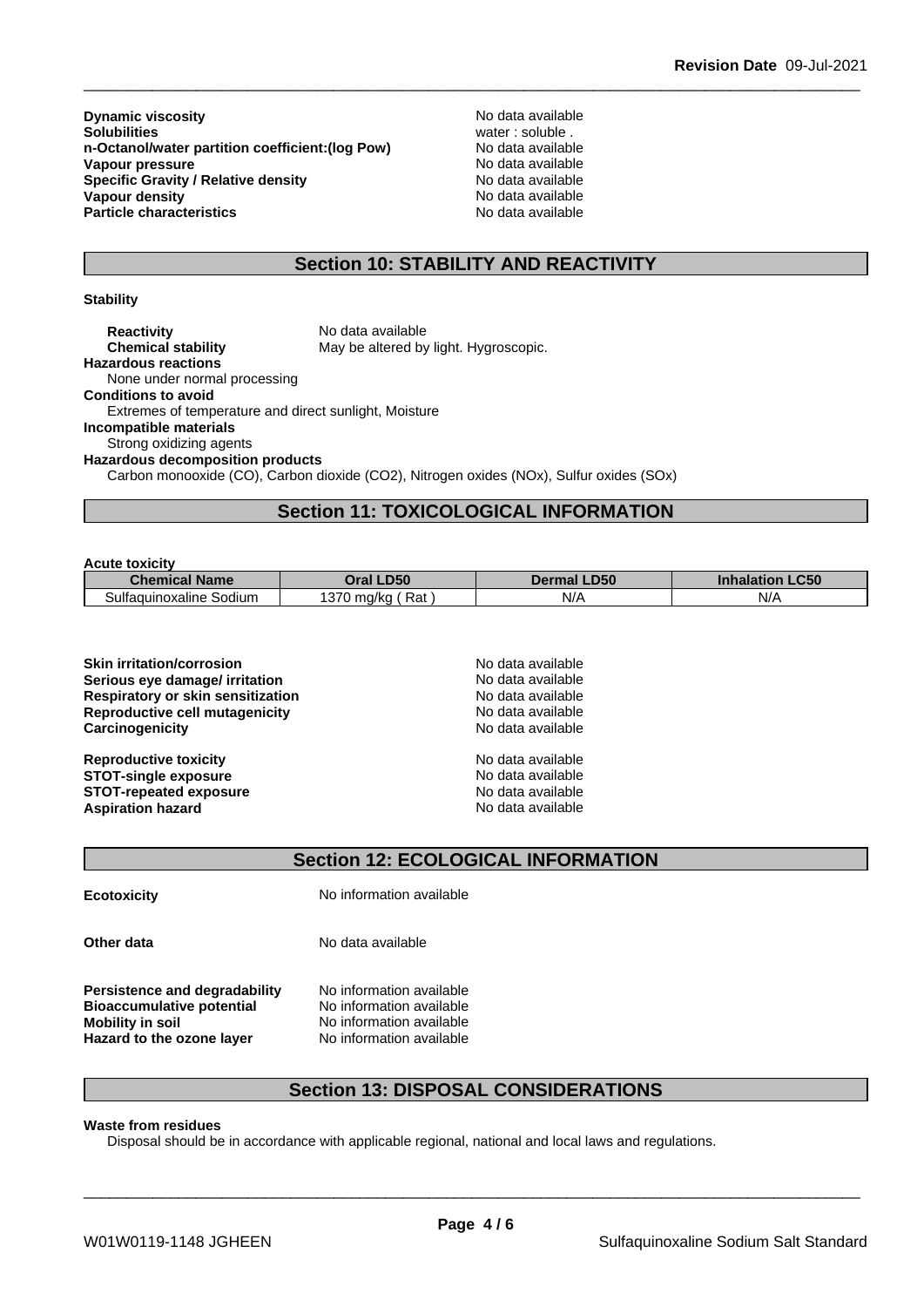#### **Contaminated container and contaminated packaging**

Disposal should be in accordance with applicable regional, national and local laws and regulations.

| <b>Section 14: TRANSPORT INFORMATION</b>     |                          |  |
|----------------------------------------------|--------------------------|--|
| <b>ADR/RID</b>                               | Not regulated            |  |
| <b>UN number</b>                             |                          |  |
| Proper shipping name:                        |                          |  |
| <b>UN classfication</b>                      |                          |  |
| <b>Subsidiary hazard class</b>               |                          |  |
| Packing group                                |                          |  |
| <b>Marine pollutant</b>                      | Not applicable           |  |
| <b>IMDG</b>                                  | Not regulated            |  |
| UN number                                    |                          |  |
| Proper shipping name:                        |                          |  |
| <b>UN classfication</b>                      |                          |  |
| <b>Subsidiary hazard class</b>               |                          |  |
| <b>Packing group</b>                         |                          |  |
| <b>Marine pollutant (Sea)</b>                | Not applicable           |  |
| Transport in bulk according to               | No information available |  |
| Annex II of MARPOL 73/78 and<br>the IBC Code |                          |  |
| <b>IATA</b>                                  | Not regulated            |  |
| <b>UN number</b>                             |                          |  |
| Proper shipping name:                        |                          |  |
| <b>UN classfication</b>                      |                          |  |
| <b>Subsidiary hazard class</b>               |                          |  |
| <b>Packing group</b>                         |                          |  |
| <b>Environmentally Hazardous</b>             | Not applicable           |  |
| <b>Substance</b>                             |                          |  |
|                                              |                          |  |

## **Section 15: REGULATORY INFORMATION**

| International Inventories<br><b>EINECS/ELINCS</b><br><b>TSCA</b> | Listed         |
|------------------------------------------------------------------|----------------|
| Japanese regulations                                             |                |
| <b>Fire Service Act</b>                                          | Not applicable |
| <b>Poisonous and Deleterious</b>                                 | Not applicable |
| <b>Substances Control Law</b>                                    |                |
| Industrial Safety and Health Act Not applicable                  |                |
| Regulations for the carriage                                     | Not applicable |
| and storage of dangerous                                         |                |
| goods in ship                                                    |                |
| <b>Civil Aeronautics Law</b>                                     | Not applicable |
| <b>Pollutant Release and Transfer Not applicable</b>             |                |
| <b>Register Law</b>                                              |                |
| <b>Export Trade Control Order</b>                                | Not applicable |

## **Section 16: OTHER INFORMATION**

| Key literature references and | NITE: National Institute of Technology and Evaluation (JAPAN)                   |
|-------------------------------|---------------------------------------------------------------------------------|
| sources for data etc.         | http://www.safe.nite.go.jp/japan/db.html                                        |
|                               | IATA dangerous Goods Regulations                                                |
|                               | RTECS: Registry of Toxic Effects of Chemical Substances                         |
|                               | Japan Industrial Safety and Health Association GHS Model SDS                    |
|                               | Dictionary of Synthetic Oraganic Chemistry, SSOCJ, Koudansha Scientific Co.Ltd. |
|                               | Chemical Dictionary, Kyouritsu Publishing Co., Ltd.                             |
|                               | etc                                                                             |